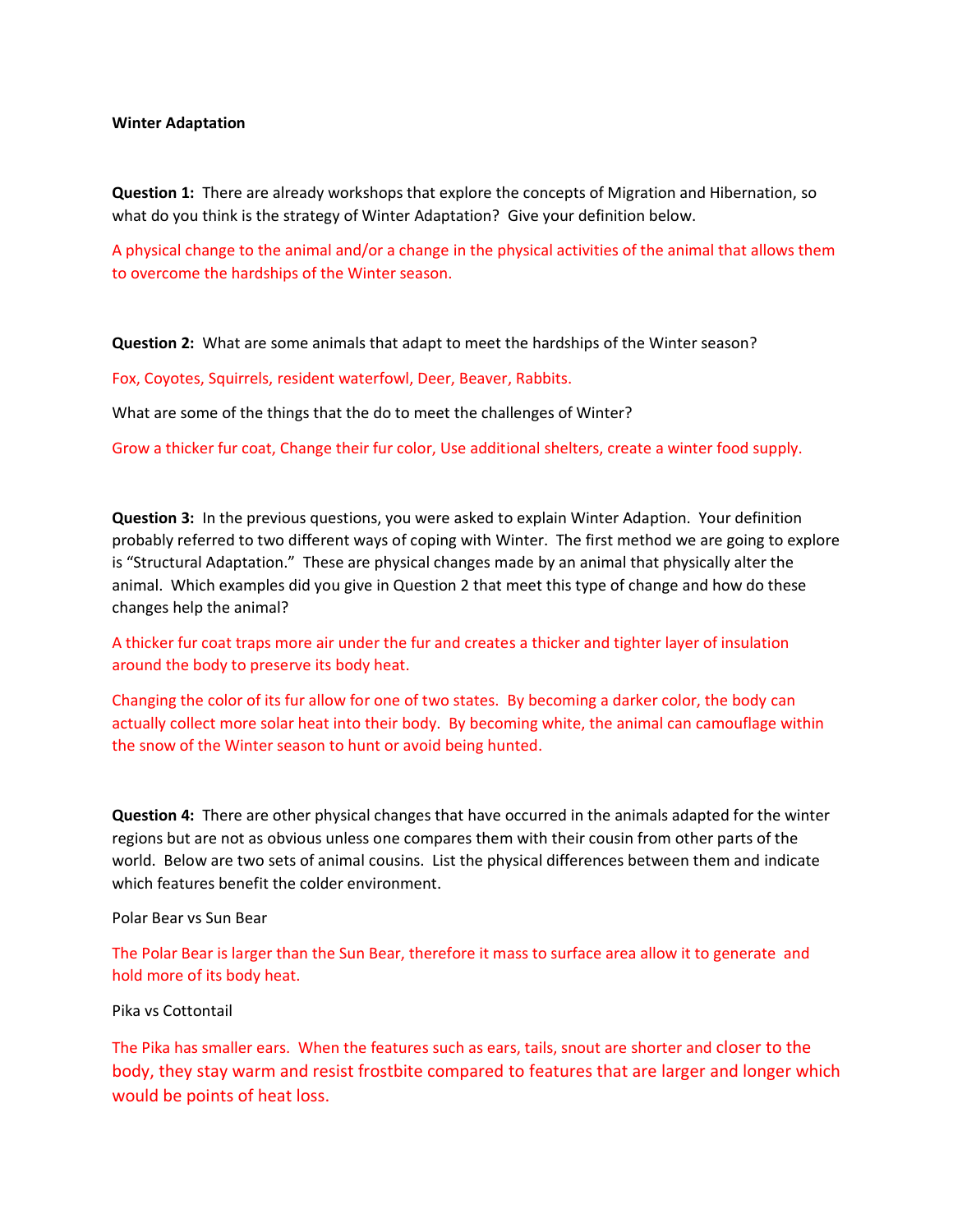**Question 5:** There are also physical changes that cannot be seen by an observer, but do take place. One is called "countercurrent heat exchange." What is this exchange and what does it allow an animal to do?

Blood flowing from the body core to the legs & feet carries heat that can be readily be lost through the skin. However, the veins returning blood to the body core lies alongside the arteries taking blood to the feet. Heat moves from the warmer arterial blood to the cooler venous blood. Therefore the animal has adapted so that its legs and feet can be at a lower temperature then its core body. This is why waterfowl are able to stand on the ice. The temperature of their feet is only slightly above the freezing point and comparable to the temperature of the ice.

**Question 6:** Along with structural adaptation, the other adaptation animals can apply is "Habitat Adaptation." These are alterations that the animal makes to its lifestyle in order to deal with the Winter changes to the area. Again, which examples did you give in Question 2 that meet this type of change and how do these changes help the animal?

An animal creates a winter food to supply to maintain its existence during the harsher season and the return of its normal food supply.

The animal builds a shelter or starts using an existing location to seek shelter to preserve its body temperature and remove itself from the elements that would lower its body temperature.

**Question 7:** There are other changes that take place in animal populations that you may not have thought of. Think about our wintering bird populations and deer populations. What are they doing during this time period.

It is safer for bird to form mix flock than to travel alone. Searching for food in the wild takes focus, and it is hard to look for seeds or berries and watch for danger at the same time. With more birds in the flock, there's a better chance that a hawk, fox, or other predator will be spotted giving time to sound an alarm and make a getaway.

Deer will herd up during times of severe cold and decreasing food source availability. Food is scarce, so deer flock to what little is left. This behavior of spending time in a more confined area allows the deer to consume available resources while conserving energy.

**Question 8:** The above question gives a response to how prey animals alter their lifestyle. How might a predator alter its lifestyle in the harsher winter climate?

They can alter their diet and hunting strategies by eating different kinds of food as the seasons change. The Red Fox eats fruit and insects in the spring, summer and fall. In the winter, it can not find these things, so it starts hunting small rodents more frequently. It also may alter how it hunts by focusing on different senses through the season such as relying more on its nose to find fruit and insects verse using its hearing to find rodents in the winter.